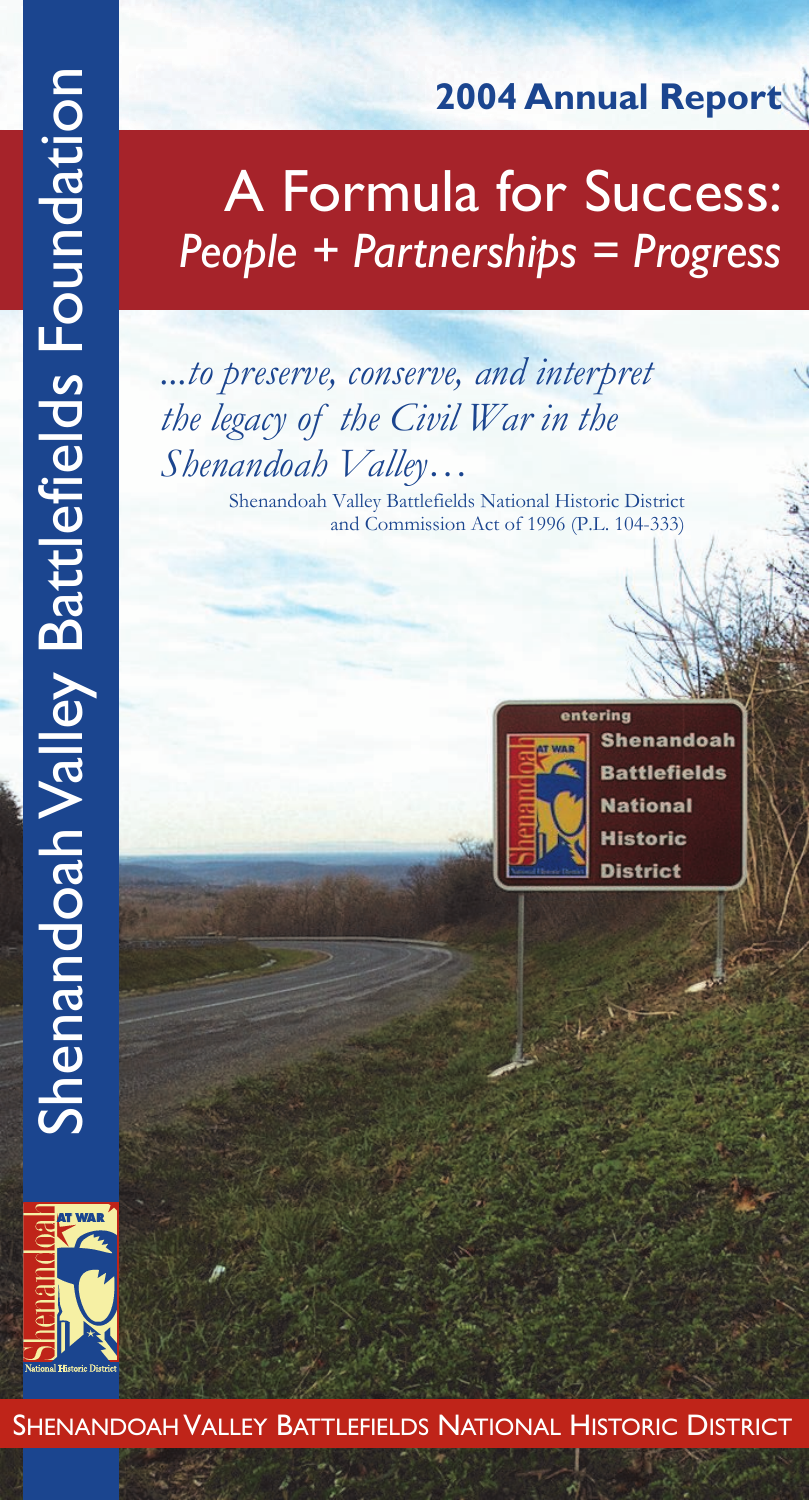#### CONGRESSIONAL DELEGATION

**SENATE** John Warner George Allen

#### HOUSE OF REPRESENTATIVES

Frank Wolf, *10th District* Bob Goodlatte, 6th District

#### **2004 BOARD OF TRUSTEES**

Dan C. Stickley Jr., *Chairman* N a n c y H . H e s s , *Vice Chairman* Kris C. Tierney, *Treasurer* D. Eveland Newman, *Secretary* John P. Ackerly III\* Joseph E. Callahan Vincent F. Callahan Faye C. Cooper John D. Crim II James A. Davis Beverley H. Fleming Kay D. Frye Susie M. Hill Richard R. G. Hobson Donovan E. Hower Kathleen S. Kilpatrick Richard B. Kleese Allen L. Louderback John W. Mountcastle Alexander L. Rives James L. White Doreen S. Williams Patricia L. Zontine \* new to Board in 2004

#### **STAFF**

Howard J. Kittell *Executive Director* John D. Hutchinson V, AICP *Program Manager for Resource Protection* Sherman L. Fleek, Lt. Col. USA (Ret) *Program Manager for Interpretation & Education* Elizabeth Paradis Stern *Program Manager for Government & Public Relations* Nancy R. Long *Office Manager*

#### V O L U N T E E R S

James Allamong Larry Allamong Julie Armel Greg Bair Dexter Bly Patricia Bradford James K. Bryant II Virginia Cadden Gary Cunningham Allison Dugan David A. Edwards William Erbach Sr. Phillip K. Fauber Dale Fogle Ben F. Fordney Jane Foster Marian French Steve Galton Meriweather German Dianne Greenfield Guinn Scott Harris Irvin Hess Bob Jolley

Maral Kalbian Michael Kehoe Diane Klein James Lawrence Jr. D. Michael Liskey Sarah Mauck Vicki H. Mongold Nick Picerno Don Pierce David W. Powers Mark Prince Judy Reynolds Ray F. Ritenour Jr. Leon Rosenberger Liz Sherrer-Lewis W. Cullen Sherwood Ronald Shillingburg Jr. Nancy Sorrells Melanie Stepp-Coughlin Al Stickley Sergei Troubetzkoy Marie Vann

*… to create partnerships... to preserve, conserve, enhance, and interpret the nationally significant battlefields and related sites associated with the Civil War in the Shenandoah Valley…* Shenandoah Valley Battlefields National Historic District and Commission Act of 1996 (P.L. 104-333)

#### **L E T T E R F R O M T H E C H A I R M A N**

Preserving our Valley's Civil War battlefields is a tremendous privilege – and a huge responsibility. The founding of our country and the Civil War struggle are among the bedrocks upon which our great nation today rests.

It is incumbent upon us to ensure future generations can understand the Civil War's significance by visiting the places it was fought. Serving as Chairman of the Shenandoah Valley Battlefields Foundation Board of Trustees, it has been an honor to take on this task along with fellow trustees, Foundation staff, a multitude of partners, Congress and Virginia's General Assembly.

An increasing number of battlefield landowners are interested in preserving their property. In many instances we have concluded successful preservation efforts; others are still underway; and, sadly, in some it seems market forces made preservation unfeasible. Preserving battlefields is our central mission and we are pleased at the interest, responsiveness, and willingness of landowners to enter into discussions with the Foundation.

Again for 2004 our congressional delegation worked diligently to secure funding for the Shenandoah Valley Battlefields National Historic District - \$1.5 million - to protect, interpret, and promote the Valley's Civil War sites. Senators John Warner and George Allen and Congressmen Frank Wolf and Bob Goodlatte – and their staffs – worked hard for us, advised us, and promoted us in Washington.

The Foundation either created or participated in an impressive number of partnerships this year – our symposium in Rockingham County, the Civil War Weekend in Winchester, the veterans' picnic at Fisher's Hill, the new national park at Cedar Creek and Belle Grove, the 140<sup>th</sup> Anniversary marketing campaign, and the clusters – the District's community partnership groups which are a central premise of the District's Management Plan. The Foundation, with the help and support of our partners, is developing stable and productive cluster groups.

A topic that has tremendous implications for the future of the battlefields and the Valley is the reconstruction of I-81. The interstate traverses the length of the Valley, the National Historic District, and seven of the ten legislated battlefields in the District. It is an economic lifeline up and down the east coast. Improvements are critically necessary to the congested road, but what will be the economic, environmental, and social impacts of this project for those of us who live and work in the Shenandoah Valley and cherish its unique character? The Battlefields Foundation seeks a thorough and legitimate study of future options, including alternative modes of travel. The Foundation has expressed its concerns to officials at the local, regional, state, and national levels. We will continue to press for mitigation of the negative impacts of the highway's reconstruction on the battlefields and Valley.

I want to sincerely thank all the members of the Foundation's Board of Trustees. They are unsung heroes who read mountains of information, sit through long meetings, and work diligently on behalf of the National Historic District. Each of the 23 trustees has in their own way contributed mightily to the District's success so far. I also want to commend the Foundation's staff for its hard work.

In closing, I want to say how proud I am to be part of the Battlefields Foundation, to help guide its work, and to have the opportunity to work with so many fine people from across the Shenandoah Valley Battlefields National Historic District. Let's keep it up!

> Dan C. Stickley Jr. *Chairman*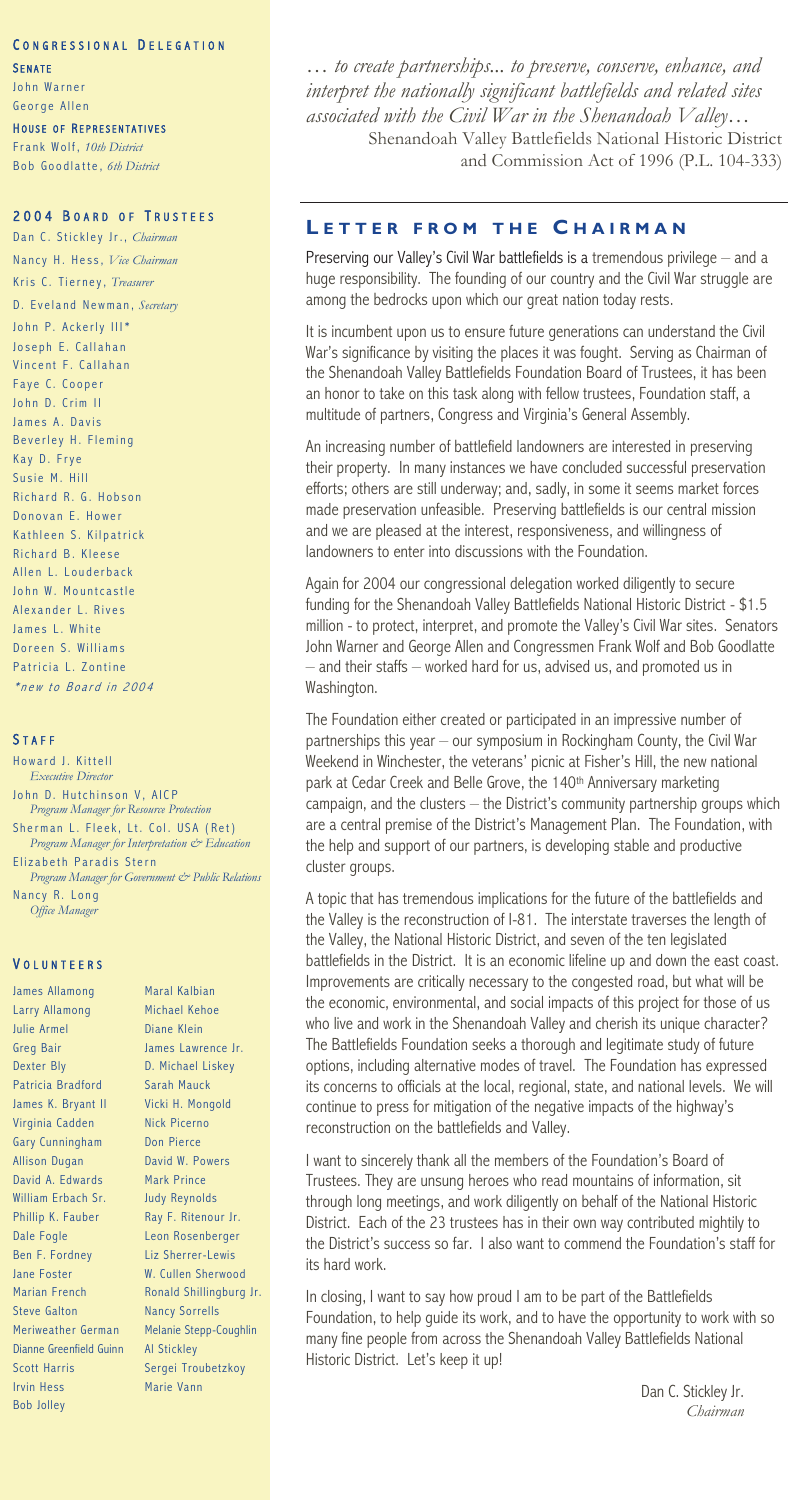# Management & Partnerships



House in McDowell under renovation

### Implementation Grants Program

In 2004 the Foundation awarded grants to 16 partners totaling \$130,000 for projects that will help implement the District's Management Plan. The Battlefields Foundation's grants are funded primarily from its annual federal appropriation. Through the grants program, the Foundation shares this federal funding with partner organizations. So far the Implementation Grants program has leveraged more than \$2.5 million for projects throughout the Shenandoah Valley. (Please see page 5 for a list of 2004 grants.)

## SVBF in Permanent Headquarters

In August 2004 the Battlefields Foundation moved into its permanent headquarters in the 1874 Shirley House. The house is located in the core area of the New Market battlefield and is owned by the New Market Battlefield State Historical Park and the Virginia Military Institute. VMI made extensive repairs and improvements to the building and it was ready for occupancy in July. The new headquarters affords the Foundation private office space for its employees, space for board, committee, and project meetings, a library, and storage. The Foundation is pleased to be remaining in New Market and to be maintaining this relationship with VMI.



The Shirley House - SVBF Headquarters



Trustee Doreen Williams, Board Chairman Dan Stickley, and landowner committee members Carol & Don Poulson and Beatrice & John Woody

### **Carrington Williams Preservation Award**

The 2004 Carrington Williams Preservation Award, named for the SVBF founding chairman, was presented in November 2004 to the Cross Keys-Port Republic Landowners Committee for their hard work on the preservation plan for those battlefields. The plan, which was crafted by the landowners and approved by the SVBF Board and the Rockingham County Board of Supervisors, has received national attention and won awards as a model community-based planning effort. The landowners' efforts embody Carrington

Williams' commitment to private stewardship and preservation. The first recipient of the Carrington Williams Award was Representative Frank Wolf in 2003.

### Cedar Creek & Belle Grove National Historical Park

During 2004 several milestones occurred in the evolution of this new model national park. The park's partners—the Battlefields Foundation, Belle Grove Plantation, the Cedar Creek Battlefield Foundation, and the National Trust for Historic Preservation continue to work together with the National Park Service (NPS) to plan for the park's future. In March the partners welcomed the park's new superintendent Diann Jacox. Ms. Jacox is a 25-year veteran of the NPS and brings great experience in the creation of General Management Plans. In addition, in June the Secretary of the Interior named the members of the park's Advisory Commission. Among the commission's members are SVBF Trustees Dan Stickley, Kris Tierney, and Richard Kleese as well as SVBF Executive Director Howard Kittell. And in the fall, the NPS and the partners unveiled a new brochure for the park (pictured at right) to help visitors and others understand this new unit of the National Park System.

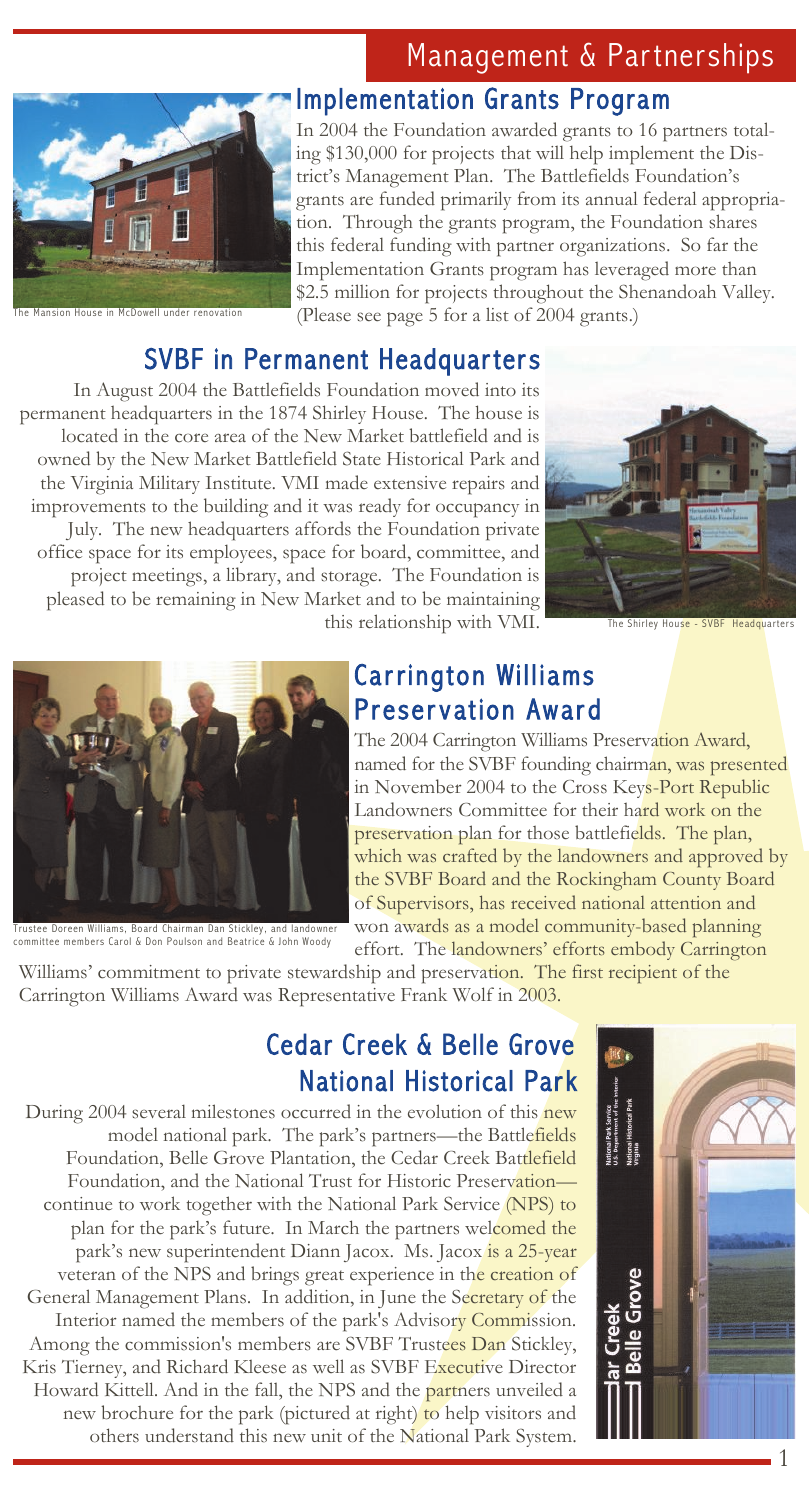## Battlefield Protection Projects

In 2004, the Battlefields Foundation purchased four properties totaling almost 200 acres, all of which were, coincidentally, artillery positions during battle. Artillerists prefer high ground that commands wide views of the battlefield. So land protected in 2004 will provide superb interpretive vantage points for generations to come.

- Cemetery Ridge/McDowell: On 8 May 1862, Federal artillerymen hauled their cannon up Cemetery Ridge, behind the village of McDowell, to fire east across the Bullpasture River towards approaching Confederates. The Battlefields Foundation, with funding from the Center for Civil War Living History, purchased a 52-acre farm that includes the ridge and upland fields as well as the pasture at its base.
- Artillery Ridge/Cross Keys: On 8 June 1862, Confederate cannon perched along Artillery Ridge, overlooking Spring Branch and the battleground at Cross Keys. They fired north at Federals on Victory Hill. The Battlefields Foundation purchased 12 acres that straddle Artillery Ridge and the stream.
- Rude's Hill/New Market: On 15 May 1864, artillery under Capt. Henry DuPont covered the Federal retreat from New Market by withdrawing north. This leapfrogging maneuver down the Valley Pike may have saved the Union army from disaster. The 10-acre parcel purchased by the Foundation at the center of this area is also the site where, in the immediate post-war period, two paroled Confederates were hung without trial under accusation of horse thievery.
- Fay Spring/Third Winchester: On 19 September 1864, Confederate artillery unlimbered in the lane leading to the spring to do battle with DuPont's artillery in what became the largest battle fought west of the Blue Ridge in Virginia. SVBF's 100-acre purchase unites a protected 359-acre block of this battlefield.

### Fisher's Hill and Tom's Brook Preser vation Plan

In 2004, with an ABPP grant from the National Park Service, the Foundation and Shenandoah County worked with landowners at Tom's Brook and Fisher's Hill to develop a preservation plan for those battlefields. The plan was approved by the Foundation's Board of Trustees and the



Shenandoah County Board of Supervisors in late 2004.

## Greenways Plan

Working with hiking and biking enthusiasts, local planning and recreation staff and the Northern Shenandoah Valley Regional Commission, the Foundation completed *Walking and Wheeling in the Shenandoah Valley*, a regional greenways concept plan which, if adopted into the localities' comprehensive plans, will enable the Virginia Department of Transportation (VDOT) to add bike and other nonmotorized accommodations to roads in the northern Valley.

# Visitor Ser vices & Tourism

**Highway Signs** 

At several events in late 2004, Sen. George Allen (VA) and Rep. Frank Wolf (VA-10) helped the Foundation celebrate the installation of highway signs at 18 major roadway entrances into the National Historic District. Funded by a federal transportation enhancement grant through VDOT and Rockingham County, the large brown signs display the District logo and accompanying text. The signs are the first phase of a District-wide wayfinding program that will connect orientation centers, battlefields and other related historic sites.



 $\overline{v}$ 

 $\overline{\mathrm{D}}$ 

Informing Hospitality Personnel

In preparation for the installation of the highway entrance signs, the Foundation's Tourism Committee worked with local tourism officials and hospitality providers to inform them about what the District means to their visitors and to give them the tools to help travelers explore the Valley's Civil War history. A growing number of coordinated brochures, interpretive signs, driving tours and guides provide the backbone for a District-wide, high-quality visitor experience.

 $2.1$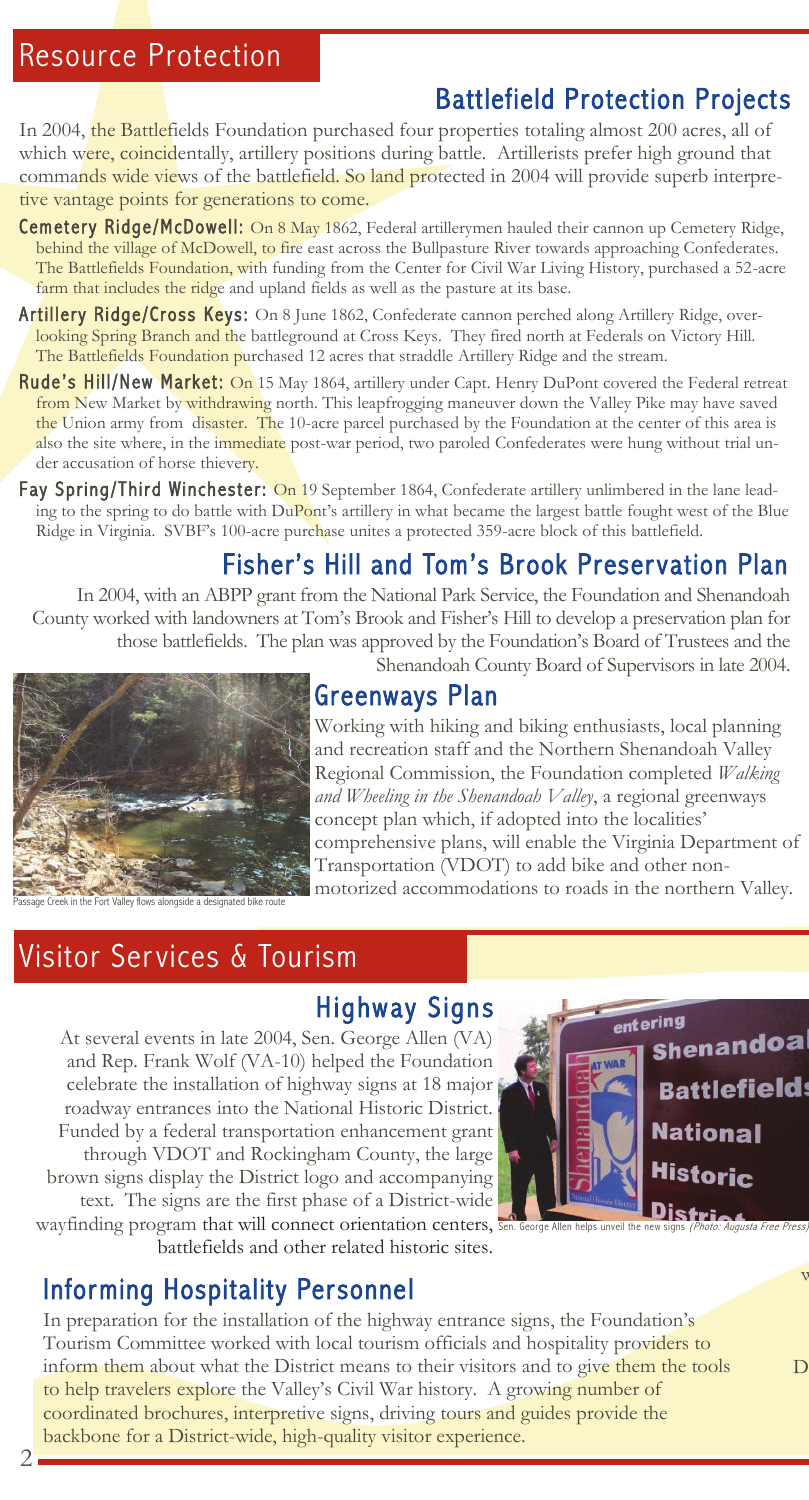

### Civil War Trails Signage

Working with partners, the Battlefields Foundation developed and installed nine Virginia Civil War Trails interpretive signs in the National Historic District in 2004.

The signs tell stories of military actions as well as the home front experience. The VCWT program is a key interpretive partner.

# Suppor ting Reenactments

In 2004, the Foundation continued its co-sponsorship of battle reenactments at Cedar Creek and New Market to support partner efforts to share the Valley's



Civil War story with visitors. Cedar Creek Reenactment (Photo: CivilWarTraveler.com)

# Battlefield Driving Tours

Rockingham .<br>Stonew<mark>all Jackson's</mark><br>1862 Valley Campai

Cross Keys & The Foundation helped to develop three new battlefield driving tours to guide visitors through the stories at Cross Keys, Port Republic and Third Winchester. The driving tours are companion products to the National Historic District brochure and individual cluster brochures.

# District-wide Interpretive Plan

Development of an interpretive plan for the National Historic District, funded by an ABPP grant, began in earnest in 2004. The Foundation and its partners held its first planning session, a steering committee has been identified, and a consultant has been chosen. In 2005, stakeholders throughout the Valley will craft this plan to help the Foundation and its partners coordinate interpretive themes and stories in the District.

# Interpretive Signage Inventory

There are hundreds of interpretive signs, markers, and plaques throughout the National Historic District that tell various parts of the Valley's Civil War story. In 2004, the Foundation began cataloguing them and creating a comprehensive database to determine what stories and themes are not yet well represented. This will help direct the Foundation and its partners with future interpretive efforts.



# 140th Anniversary Campaign

Sen. George Allen helps unveil the new signs (Photo: Augusta Free Press)

During 2004, partners throughout the Shenandoah Valley developed a cooperative marketing campaign to invite travelers to attend an array of events commemorating the 140th anniversary of the region's most pivotal year of the Civil War. The effort was spearheaded by the SVBF and Virginia Civil War Trails and included a rack card distributed by the partners and the Virginia Tourism Corporation, cross-promotional efforts and a website.

# Logo Promotional Items

In March, the Board of Trustees approved a licensing agreement with the DesignLab, the firm that markets logo products for Virginia is For Lovers and Virginia Civil War Trails. By summer of 2004, a family of mugs, baseball caps, denim shirts and tees, magnets and other products began to appear around the Valley and beyond. esignLab will be marketing these products to retailers in the District and portions of the proceeds from these sales will benefit the Foundation's preservation, interpretation and promotional efforts.



Mitch Bowm<mark>a</mark>n (VCWT), VTC <mark>President Alisa Bailey and</mark><br>many partners join SVBF Chairman Dan Stickley at the 140th kick-off event at the Hall of Valor Museum.

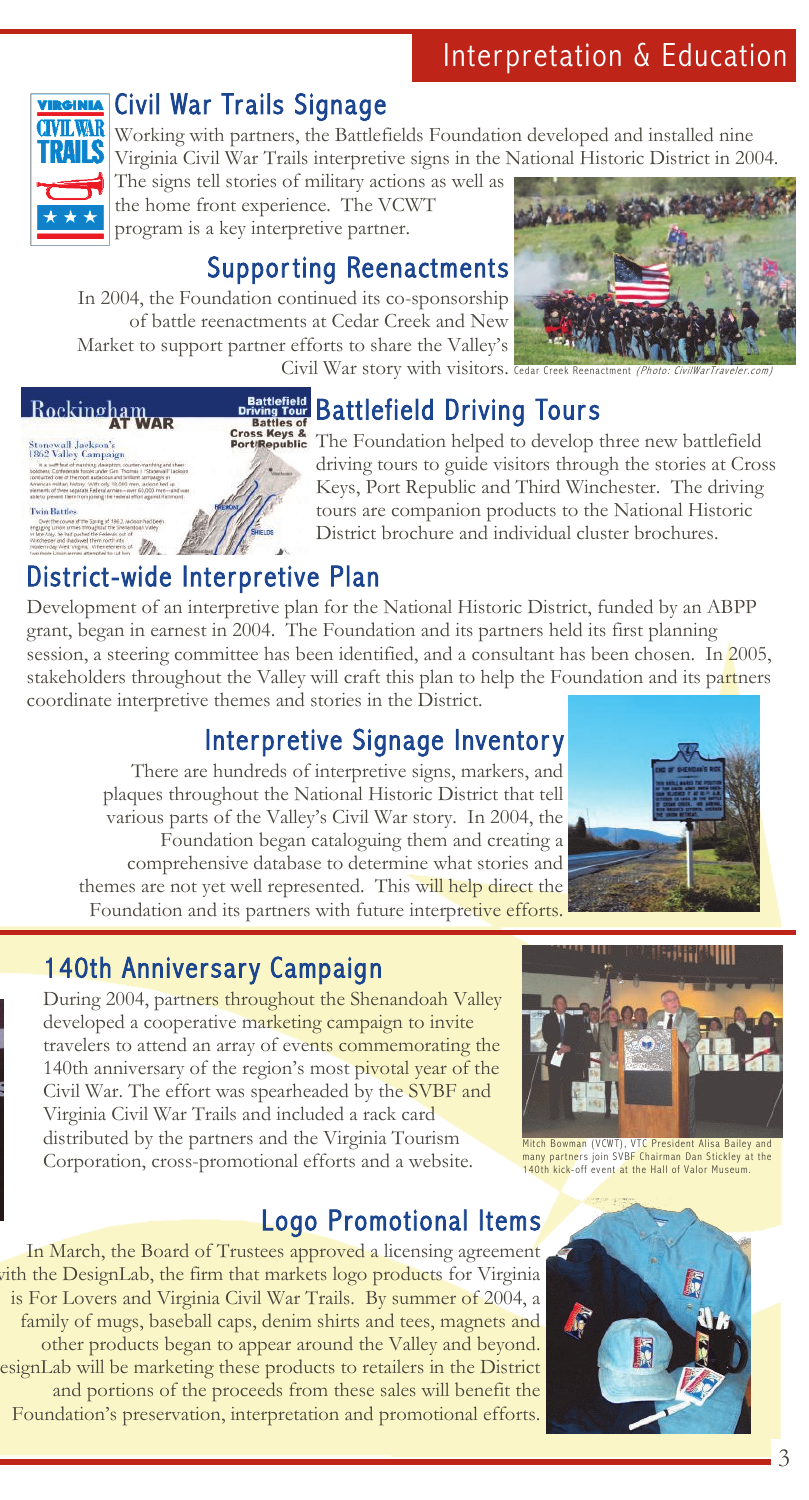# Funding the Foundation's Work

As part of the Fiscal Year 2004 federal budget, the Battlefields Foundation received appropriations of \$1,000,000 for battlefield preservation and \$500,000 for projects, programs and operations. This funding was secured through the support and

strenuous efforts of our congressional delegation: Senators John Warner and George Allen and Representatives Frank Wolf and Bob Goodlatte. Each year, these members of Congress, their staffs and other congressional leaders have shown their trust in the Foundation's efforts to



implement the National Historic District's Management Plan and have put forth tremendous efforts to secure these funds.

 The programmatic and operations funds come from the Department of the Interior's Heritage Parks and Partnerships Program for the national heritage areas. Preservation appropriations come from the Land and Water Conservation Fund — money set aside for the

protection of historically, culturally, or naturally significant land in the United States.

Also in 2004, the Battlefields Foundation received funding from the Center for Civil War Living History in the amount of \$122,500. The Center was established to distribute the donations made by the producers of the film "Gods and Generals" on behalf of the reenactors in the film. The 2004 grant was used to purchase a key piece of land in the core area of the McDowell battlefield in Highland County and supplemented the Foundation's federal appropriation. The Battlefields Foundation is tremendously grateful to the reenactors who contributed to the Center for Civil War Living History grant.

The Foundation is extremely grateful to the following private donors for their support of its efforts to preserve and share the Shenandoah Valley's Civil War story.

#### Organizations

BB&T Corporation The Byrd Newspapers Center for Civil War Living History First Bank Neathawk Dubuque and Packett Page One Publications Robert & Luise Patterson Foundation Roanoke Civil War Round Table

### Individuals

Ben Ritter Robert O. and Anja M. Chase Thomas P. Bruderle Frederick and Christine Andreae John W. and Elizabeth L. Knapp Mary Scully Riley Mr. and Mrs. Lionel Max Travis II Spencer C. Tucker Cynthia S. Newman Nancy M. Hirst J. Jay Corson IV Mr. and Mrs. David P. Penhallow II Fred H. and Polly G. Scott Mark W. and Jeanine D. Botkin Harold W. and Janet Kay Nelson William P. and Frances A. Menefee June M. Wilmot Paul A. and Christine M. Swinehart Rudolph Bumgardner III Robert N. Steinwurtzel

In addition, the 140th Anniversary promotional campaign benefited from in-kind contributions from two corporate partners. Neathawk Dubuque and Packett donated design services for the 140th Anniversary rack card and Page One Publications

### Carrington Williams Preservation Fund

In the summer of 2003, the Foundation initiated the Carrington Williams Preservation Fund. The purpose of this fundraising initiative is to secure private support that will supplement the federal land preservation appropriations that the Foundation receives.

These private funds enable the Foundation to move more quickly to protect key pieces of battlefield than is afforded by the public funding process. They also enable the Foundation to judiciously purchase options on land and supplement other land acquisition expenses.

This fund was a dearly held wish of the Foundation's founding chairman, Carrington Williams. He was planning for this fundraising effort at the time of his death in August 2002. It seemed appropriate to name the fund for the man who so passionately cared about this effort, so central to the mission of the Battlefields Foundation.

Individuals wishing to learn more about this contribution opportunity may contact the Foundation's offices at 888- 689-4545 to receive additional information.

donated web design and maintenance services for the campaign's website. Both products listed the entire series of 140th Anniversary events.

 And finally, BB&T Corporation, First Bank and the Byrd Newspapers made contributions toward the Foundation's new headquarters at the Shirley House in New Market. Along with the Virginia Military Institute, these donors made the Foundation's new offices possible.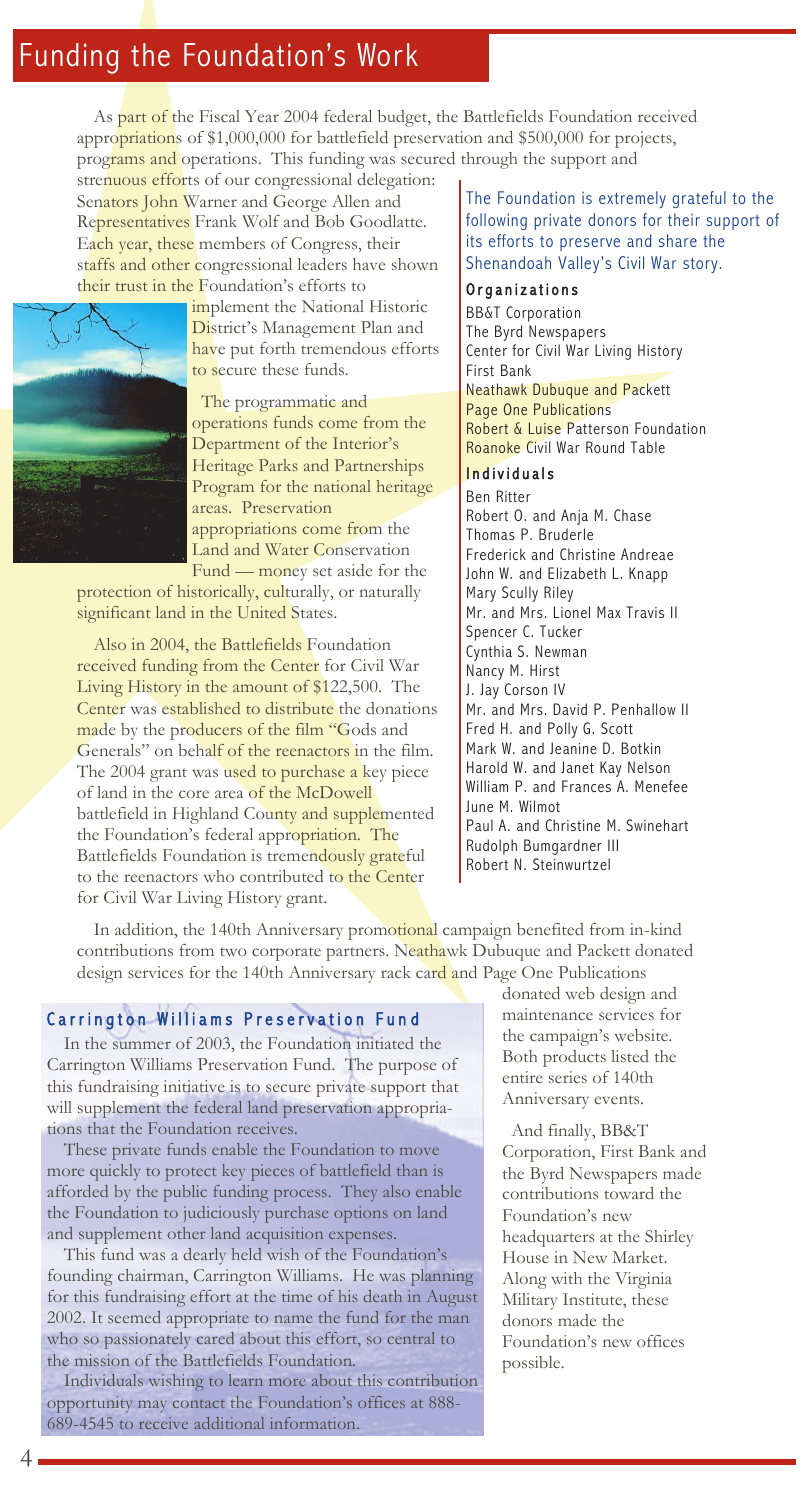#### 2004 Implementation Grants

In 2004, the Battlefields Foundation was pleased to award Implementation Grants to the following organizations to help implement the District's Management Plan.

- **Cross Keys-Goods Mill Historical Society, Rockingham County:** \$10,000 for "Shenandoah Shun-piking: A Historic Drive Through the Valley" audio tour and accompanying insert booklet/guide
- **Fort Collier Civil War Center, Inc., Frederick County:** \$10,000 for Fort Collier Comprehensive Preservation Plan
- **Glass-Glen Burnie Museum, Winchester/ Frederick County:** \$7,200 for brush clearing and site improvements to the Rose Hill farm on the First Kernstown battlefield
- **Highland Historical Society:** \$10,000 for electrical system upgrade at the Mansion House
- **Highland Historical Society:** \$3,000 for McDowell Orientation Center Interpretive Film
- **Kernstown Battlefield Association, Winchester/Frederick County:** \$4,000 for Improvements to Interpretive Visitors Center at the Pritchard-Grim Farm
- **Kernstown Battlefield Association, Winchester/Frederick County:** \$8,800 for stabilization of tenant farmhouse
- **Mount Jackson Museum, Shenandoah County:** \$4,000 for exhibit case and artifact interpretation
- **New Market Battlefield State Historical Park, Shenandoah County:** \$7,200 for painting and repair of Bushong farmhouses
- **Scenic 340 Project, Inc., Warren County:** \$6,000 for Milford Battlefield booklet
- **Shenandoah Valley Travel Association:** \$4,000 for Cooperative Marketing and Fulfillment
- **Society of Port Republic Preservationists, Rockingham County:** \$5,500 for establishment of a research and orientation center in the Port Republic Museum
- **Society of Port Republic Preservationists, Rockingham County:** \$5,900 for landscape repair and rehabilitation at Riverside Graveyard
- **Stone House Foundation, Frederick County:** \$4,000 for "Two Peoples, One Community: The African-American Experience in Civil War Newtown/Stephensburg"
- **Strasburg Heritage Association, Inc., Shenandoah County:** \$5,400 for Historic Strasburg Walking Tour, including installation of VCWT signs
- **Town of Front Royal, Warren County:** \$10,000 for "Battle of Front Royal: Brothers vs. Brothers" Audiotape/CD
- **Valley Brethren-Mennonite Heritage Center, Rockingham County:** \$10,000 for Restoration of Turner's Mill
- **City of Waynesboro:** \$7,500 for Old Presbyterian Cemetery improvements and signage
- **Winchester Department of Parks & Recreation:** \$7,500 for VCWT Signage at Sheridan's Field Hospital at Shawnee Springs

### Fiscal Year 2004 Appropriations, Grants and Gifts

The Battlefields Foundation is supported by congressional appropriations, a state appropriation, and various public and private-sector grants. One of the purposes of the Foundation is to actively seek a variety of funding sources for itself and partners that will enable us to implement the Management Plan for the National Historic District.

### Feder al Appropriations

| <b>Programs and Administration</b><br><b>Resource Protection</b> | \$.           | 500,000<br>1.000.000 |
|------------------------------------------------------------------|---------------|----------------------|
| <b>Transportation Enhancement</b>                                | $\mathcal{L}$ | 87,000               |
| <b>Private Grants</b>                                            | $\mathcal{S}$ | 135,000              |

### Fiscal Year 2004 Budgeted Programs and Administration

| Administration and Program Development                                                                                                                                                                        | \$<br>406,600                                 |
|---------------------------------------------------------------------------------------------------------------------------------------------------------------------------------------------------------------|-----------------------------------------------|
| <b>Professional Services</b>                                                                                                                                                                                  | 18,000                                        |
| <b>Resource Protection</b><br><b>Planning and GIS Mapping</b><br><b>Cultural Resource Reports</b><br><b>Property Management</b><br><b>Battlefield Preservation</b>                                            | 30,000<br>20,000<br>27,000<br>3,410,000*      |
| <b>Cluster Development</b>                                                                                                                                                                                    | 12,000                                        |
| Interpretation and Education<br>Virginia Civil War Trails Signs<br><b>Cluster Wayfinding Signage</b><br>District-wide Interpretive Plan<br>Symposium                                                          | 26,000<br>10,000<br>35,000<br>4,000           |
| <b>Tourism and Promotion</b><br>Web Development and Maintenance<br><b>Brochure Design</b><br><b>Printing and Distribution</b><br>Newsletters and Annual Report<br><b>District Advertising &amp; Promotion</b> | 15,000<br>5,000<br>20,000<br>10,000<br>20,000 |
| 2004 Implementation Grants                                                                                                                                                                                    | 130,000                                       |
| <b>Entrance Sign Program</b>                                                                                                                                                                                  | 87,500                                        |
| <b>Office Relocation</b><br>Renovation<br>Equipment<br><b>Furnishings</b>                                                                                                                                     | 15,000<br>12,000<br>12,800                    |

\*This figure includes battlefield preservation appropriations carried over from the prior fiscal year.